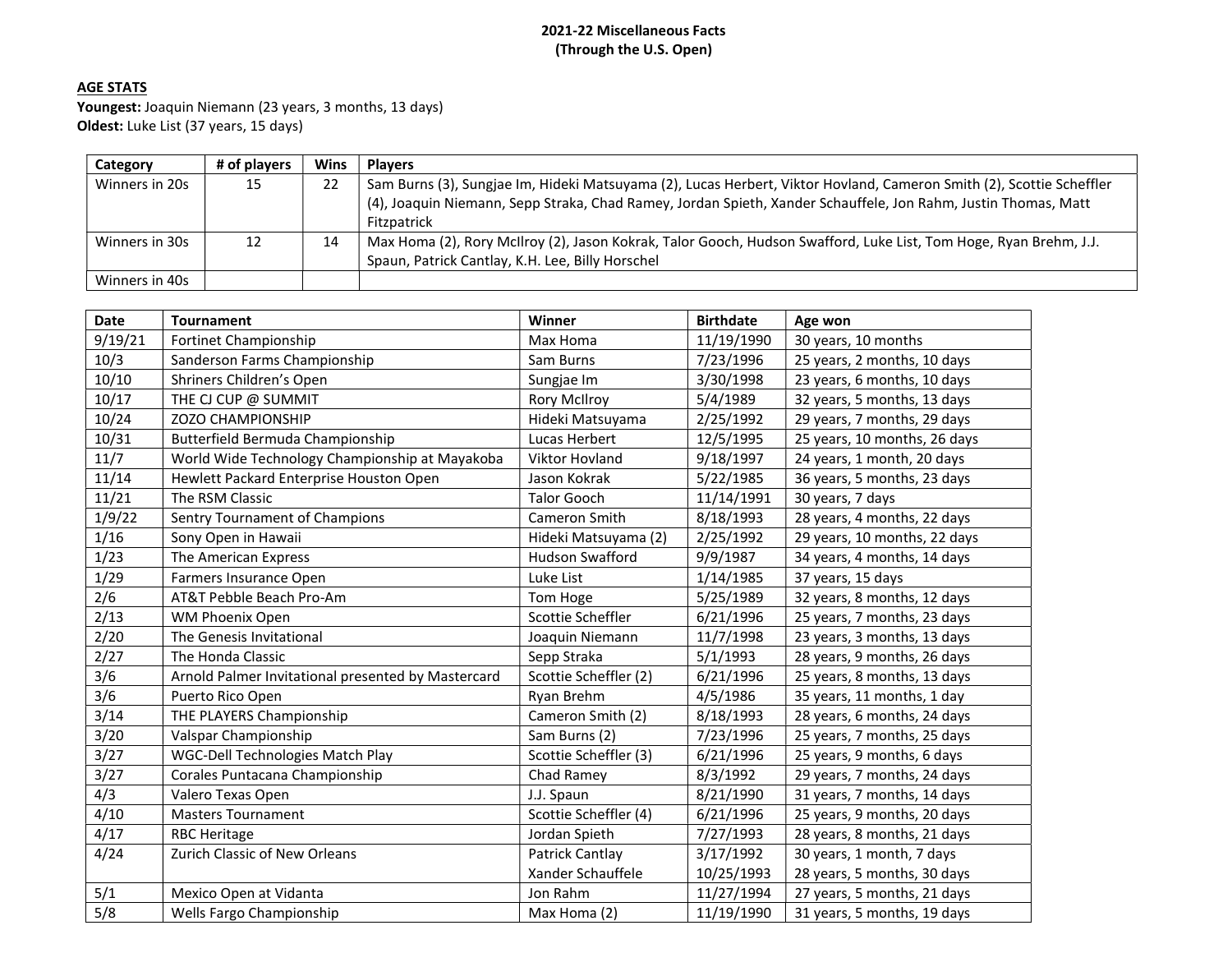| 5/15 | AT&T Byron Nelson                            | K.H. Lee              | 8/24/1991 | 30 years, 8 months, 15 days |
|------|----------------------------------------------|-----------------------|-----------|-----------------------------|
| 5/22 | PGA Championship                             | Justin Thomas         | 4/29/1993 | 29 years, 23 days           |
| 5/29 | Charles Schwab Challenge                     | Sam Burns (3)         | 7/23/1996 | 25 years, 10 months, 6 day  |
| 6/5  | the Memorial Tournament presented by Workday | <b>Billy Horschel</b> | 12/7/1986 | 35 years, 5 months, 29 days |
| 6/12 | <b>RBC Canadian Open</b>                     | <b>Rory McIlrov</b>   | 5/4/1989  | 33 years, 1 month, 8 days   |
| 6/19 | U.S. Open                                    | Matt Fitzpatrick      | 9/1/1994  | 27 years, 9 months, 18 days |

# EVENTS WITH SUSPENSIONS/DELAY OF PLAY

| <b>Date</b> | Event                              | <b>Details</b>                                                                                                                            |
|-------------|------------------------------------|-------------------------------------------------------------------------------------------------------------------------------------------|
| 10/8/21     | Shriners Children's Open           | Friday: The beginning of the second round was delayed five minutes due to darkness.                                                       |
| 10/28       | Butterfield Bermuda Championship   | Thursday: Due to high winds and a rainstorm, round one was suspended at 12:38 p.m. and players were held in                               |
| 10/31       |                                    | place before resuming at 12:43 p.m., a delay of five minutes. The first round was suspended due to darkness at 6:34                       |
|             |                                    | p.m. with 13 players remaining. The first round resumed at 8:15 a.m. Friday and was completed at 9:12 a.m. The                            |
|             |                                    | second round began as scheduled at 7:35 a.m.                                                                                              |
|             |                                    | <b>Sunday:</b> Due to the forecast, final round tee times were 7:45 – 9:57 a.m. off the first and 10 <sup>th</sup> tees. Due to inclement |
|             |                                    | weather, the fourth round was suspended at 12:07 p.m. and resumed at 12:18 p.m., a delay of 11 minutes.                                   |
| 11/11       | Hewlett Packard Enterprise Houston | Thursday: Partly cloudy. High of 79. Wind NW 8-16 mph. Due to inclement weather, the start to the first round was                         |
| 11/12       | Open                               | delayed 2 hours, 30 minutes and began at 9:10 a.m. CT. The first round was suspended due to darkness at 5:36 p.m.                         |
| 11/13       |                                    | Friday: Sunny. High of 69. Wind N 6-12 mph. The first round resumed at 6:59 a.m. The second round began at 8:40                           |
|             |                                    | a.m. Due to darkness, the second round was suspended for the day at 5:35 p.m. CT.                                                         |
|             |                                    | Saturday: Sunny. High of 69. Wind N 6-12 mph. Round two resumed at 6:59 a.m. CT and was completed at 9:37 a.m.                            |
|             |                                    | Round three tee times featured threesomes off split tees between 9:59 a.m. and 12 p.m.                                                    |
| 2/10/22     | <b>WM Phoenix</b>                  | Thursday: Due to darkness, round one was suspended at 6:23 p.m. with eight players yet to complete the round.                             |
|             |                                    | The first round resumed at 8 a.m. Friday and was completed at 8:32 a.m.                                                                   |
| 2/24        | The Honda Classic                  | Thursday: Play was suspended due to darkness at 6:33 p.m. ET with three players left on the course. The first round                       |
| 2/25        |                                    | resumed at 7:53 a.m. Friday and was completed at 8:05 a.m. Friday: Play was suspended due to darkness at 6:37                             |
|             |                                    | p.m. ET with only Andrew Kozan (+2) left on the course (18 fairway). He was back in place at 6:50 a.m. Saturday to                        |
|             |                                    | complete his round (6:59 a.m.).                                                                                                           |
| 2/10        | THE PLAYERS Championship           | Thursday: The start of the first round was delayed one hour due to overnight rain and thunderstorms and began at                          |
| 2/11        |                                    | 7:45 a.m. The first round was suspended at 11 a.m. due to dangerous weather in the area and resumed at 3:14 p.m.                          |
| 2/12        |                                    | (4 hours, 14 minutes). Due to darkness, the first round was suspended for the day at 6:36 p.m. 69 of 72 players in                        |
| 2/13        |                                    | the morning wave completed the first round Thursday (all but the group of Hank Lebioda, Henrik Norlander, Taylor                          |
|             |                                    | Pendrith). 60 of 72 players in the afternoon wave began the first round Thursday (none completed). Friday: The first                      |
|             |                                    | round resumed at 7:15 a.m. The morning wave completed the first round at 7:48 a.m. Due to unplayable course                               |
|             |                                    | conditions, the first round was suspended at 11:15 a.m. The second round was scheduled to begin at 11:20 a.m.                             |
|             |                                    | Lightning later developed, causing a dangerous weather situation. At the time of suspension, 96 players had                               |
|             |                                    | completed the first round and 47 players were left to complete the round (Luke List withdrew due to a neck injury                         |
|             |                                    | during the round Friday).Play did not resume Friday after the suspension of play at 11:15 a.m. and was called for the                     |
|             |                                    | day at 3 p.m. Saturday: The first round resumed at noon and was completed at 2:01 p.m., 54 hours, 16 minutes after                        |
|             |                                    | it began (55 hours, 16 minutes after it was scheduled to begin). It was announced Friday at 3 p.m. that play would                        |
|             |                                    | not resume before 11 a.m. The second round began at noon ET. First wave of tee times: noon-2:01 p.m; second                               |
|             |                                    | wave: 5:10-7:11 p.m. Due to darkness, the second round was suspended at 6:29 p.m. ET. 48 of 71 players in the first                       |
|             |                                    | wave completed the second round Saturday. 45 of 72 players in the second wave began the second round Saturday                             |
|             |                                    | (none completed). Sunday: The second round resumed at 8:15 a.m. and was completed at 3:08 p.m. The third round                            |
|             |                                    | began at 3:15 p.m. (starting times: 3:15-5:16 p.m. in threesomes off Nos. 1 and 10). Due to darkness, the third round                     |
|             |                                    | was suspended at 7:32 p.m. with no players completing the round.                                                                          |
| 4/7         | <b>Masters Tournament</b>          | Thursday: Due to thunderstorms, first-round starting times were delayed 30 minutes                                                        |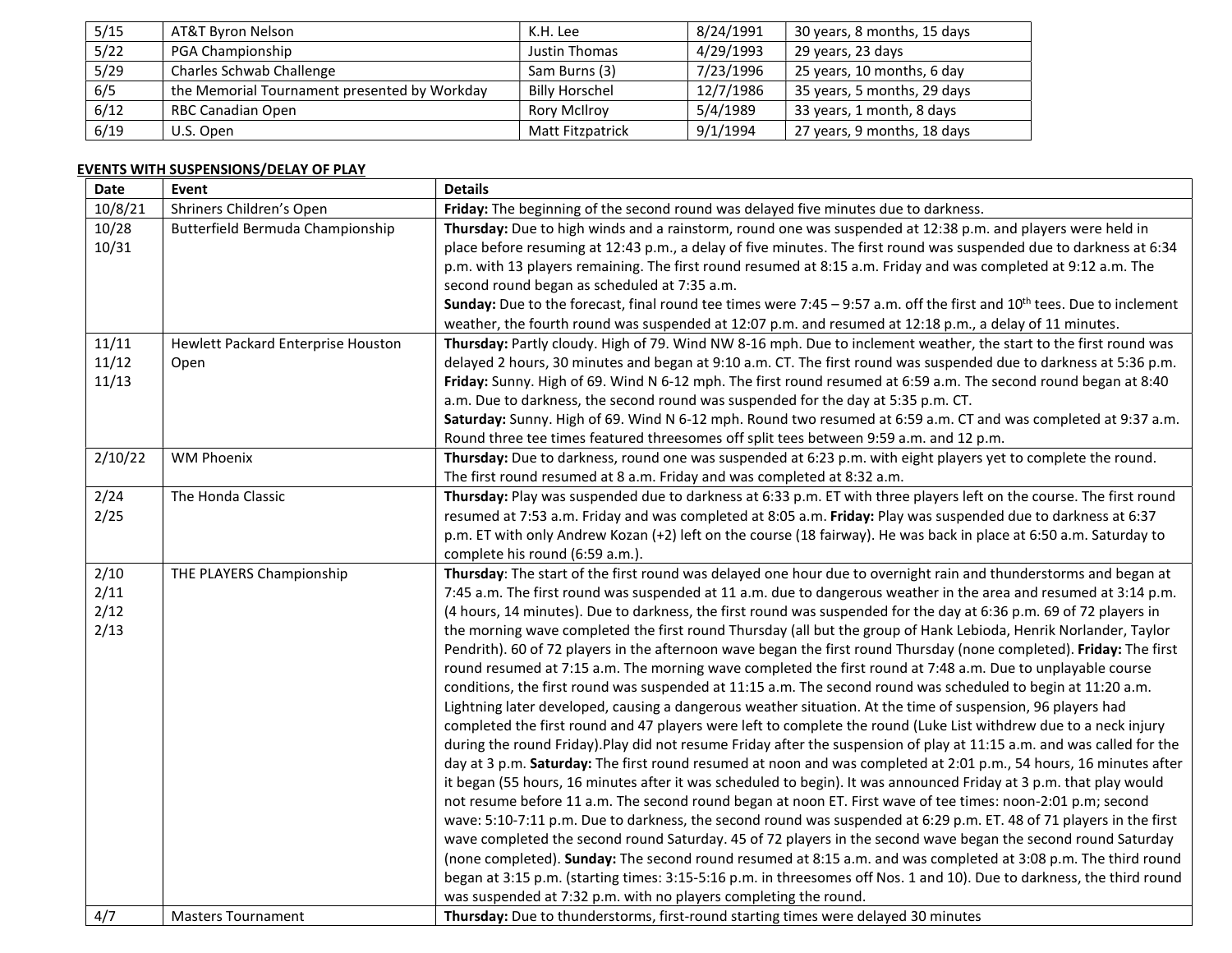| 5/6  | Wells Fargo Championship | <b>Friday:</b> Due to weather, afternoon starting times were delayed 10 minutes.                    |
|------|--------------------------|-----------------------------------------------------------------------------------------------------|
| 5/21 | <b>PGA Championship</b>  | <b>Saturday:</b> Due to overnight thunderstorms, third-round starting times were delayed 37 minutes |

#### EVENTS PLAYED WITH "PREFERRED LIES"

| Round(s) | <b>Tournament</b>                              | <b>Details</b>        |  |  |  |
|----------|------------------------------------------------|-----------------------|--|--|--|
| $1 - 4$  | World Wide Technology Championship at Mayakoba | Wet course conditions |  |  |  |
| $1 - 2$  | Hewlett Packard Enterprise Houston Open        | Wet course conditions |  |  |  |
| $1 - 2$  | Sentry Tournament of Champions                 | Wet course conditions |  |  |  |
| $1 - 2$  | THE PLAYERS Championship                       | Wet course conditions |  |  |  |
| $2 - 4$  | Wells Fargo Championship                       | Wet course conditions |  |  |  |
|          |                                                |                       |  |  |  |
|          | <b>OVER-PAR CUTS</b>                           |                       |  |  |  |

| No. | <b>Tournament</b>                                  | <b>Details</b>                                                                                     |
|-----|----------------------------------------------------|----------------------------------------------------------------------------------------------------|
|     | Hewlett Packard Enterprise Houston Open            | 67 professionals at 1-over 141 from a field of 131 professionals and one amateur                   |
|     | The Honda Classic                                  | 73 players at 2-over 142 from a field of 144 professionals                                         |
| 3   | Arnold Palmer Invitational presented by Mastercard | 78 professionals at 3-over 147 from a field of 118 professionals and two amateurs                  |
| 4   | THE PLAYERS Championship                           | 71 players at 2-over 146 from a field of 144 professionals                                         |
| 5   | Masters Tournament                                 | 52 professionals at 4-over 148 from a field of 84 professionals and six amateurs                   |
| 6   | PGA Championship                                   | 79 players at 4-over 144 from a field of 156 professionals                                         |
|     | Charles Schwab Challenge                           | 69 players at 1-over 141 from a field of 120 professionals                                         |
| 8   | the Memorial Tournament presented by Workday       | 70 professionals at 2-over 146 from a field of 120 professionals                                   |
| 9   | RBC Canadian Open                                  | 70 professionals at 1-over 141 from a field of 153 professionals and three amateurs                |
| 10  | U.S. Open                                          | 60 professionals and four amateurs at 3-over 143 from a field of 141 professionals and 15 amateurs |

## PUTTING STATS – 100 or Fewer Putts in a Single Tournament

| <b>Player</b>          | Tournament                                     | # of Putts |
|------------------------|------------------------------------------------|------------|
| Carlos Ortiz           | World Wide Technology Championship at Mayakoba | 96         |
| Denny McCarthy         | The American Express                           | 96         |
| Roger Sloan            | The American Express                           | 97         |
| Cameron Young          | Sanderson Farms Championship                   | 99         |
| Davis Riley            | Valspar Championship                           | 99         |
| <b>Brandon Hagy</b>    | Valspar Championship                           | 99         |
| <b>Scott Stallings</b> | Valspar Championship                           | 99         |
| <b>Troy Merritt</b>    | Valero Texas Open                              | 99         |
| Max Homa               | the Memorial Tournament presented by Workday   | 99         |
| <b>Brian Gay</b>       | Butterfield Bermuda Championship               | 100        |

## FEDEXCUP POINTS LEADER WEEK-TO-WEEK

| Week | Leader                     | <b>Points</b> | Second                   | <b>Points Behind</b> |
|------|----------------------------|---------------|--------------------------|----------------------|
| 1.   | Max Homa                   | 500           | <b>Maverick McNealy</b>  | 200                  |
| 2.   | Max Homa (tied for $1st$ ) | 500           | Sam Burns (tied for 1st) |                      |
| 3.   | Sam Burns                  | 551           | Sungjae Im               | 27                   |
| 4.   | Sam Burns                  | 647           | Sungjae Im               | 53                   |
| 5.   | Sam Burns                  | 647           | Sungjae Im               | 53                   |
| 6.   | Sam Burns                  | 647           | Sungjae Im               | 53                   |
| 7.   | Sam Burns                  | 647           | Sungjae Im               | 53                   |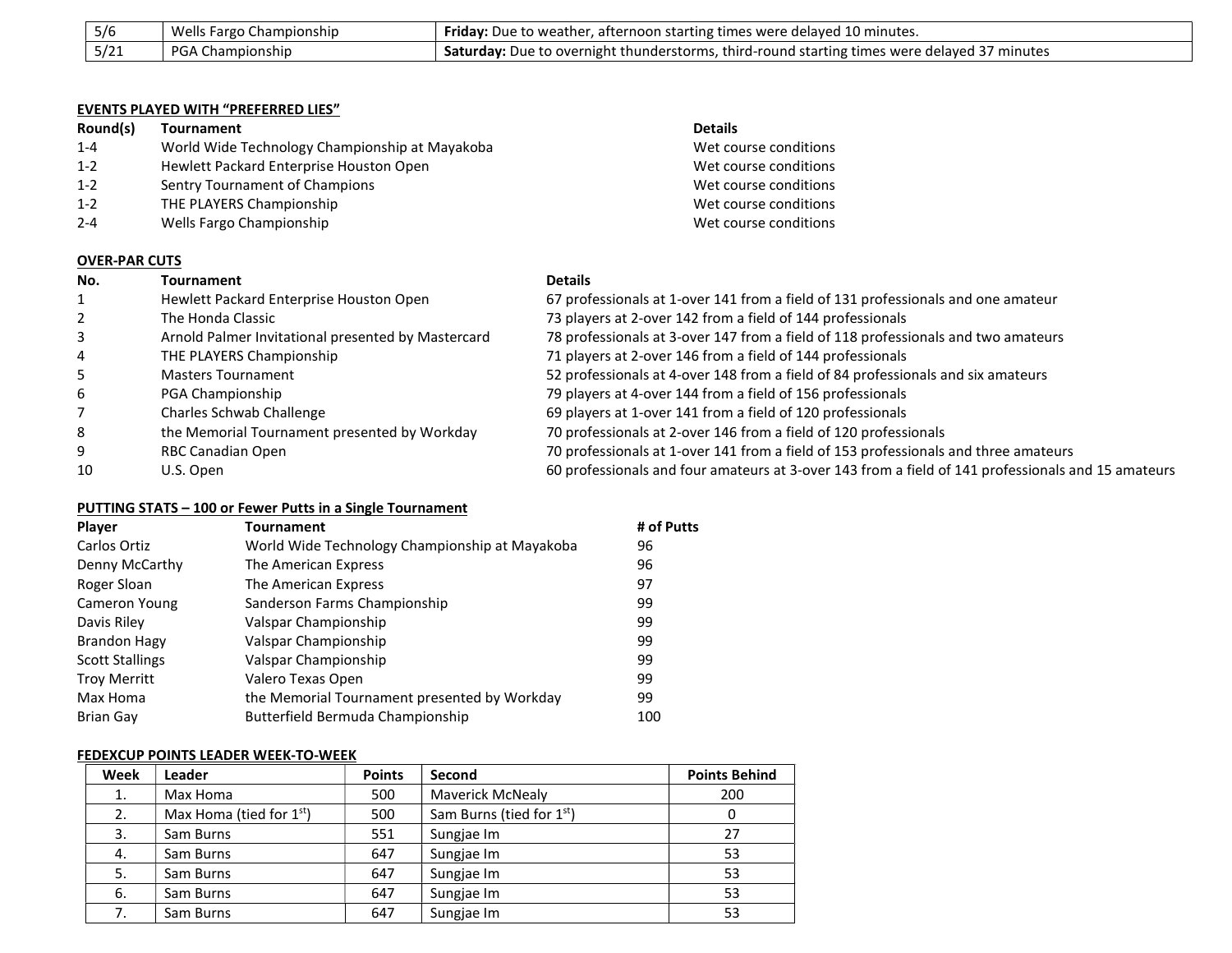| 8.  | Sam Burns          | 730   | Sungjae Im         | 95    |
|-----|--------------------|-------|--------------------|-------|
| 9.  | <b>Talor Gooch</b> | 852   | Sam Burns          | 122   |
| 10. | <b>Talor Gooch</b> | 904   | Sam Burns          | 128   |
| 11. | Hideki Matsuyama   | 1,153 | <b>Talor Gooch</b> | 223   |
| 12. | Hideki Matsuyama   | 1,153 | <b>Talor Gooch</b> | 223   |
| 13. | Hideki Matsuyama   | 1,178 | <b>Talor Gooch</b> | 207   |
| 14. | Hideki Matsuyama   | 1,178 | Tom Hoge           | 113   |
| 15. | Hideki Matsuyama   | 1,261 | Tom Hoge           | 145   |
| 16. | Hideki Matsuyama   | 1,276 | Tom Hoge           | 160   |
| 17. | Hideki Matsuyama   | 1,276 | Tom Hoge           | 160   |
| 18. | Scottie Scheffler  | 1,614 | Hideki Matsuyama   | 293   |
| 19. | Scottie Scheffler  | 1,620 | Cameron Smith      | 266   |
| 20. | Scottie Scheffler  | 1,620 | Sam Burns          | 230   |
| 21. | Scottie Scheffler  | 2,170 | Sam Burns          | 780   |
| 22. | Scottie Scheffler  | 2,170 | Sam Burns          | 780   |
| 23. | Scottie Scheffler  | 2,770 | Cameron Smith      | 1,236 |
| 24. | Scottie Scheffler  | 2,770 | Cameron Smith      | 1,236 |
| 25. | Scottie Scheffler  | 2,788 | Sam Burns          | 1,236 |
| 26. | Scottie Scheffler  | 2,788 | Sam Burns          | 1,236 |
| 27. | Scottie Scheffler  | 2,788 | Sam Burns          | 1,236 |
| 28. | Scottie Scheffler  | 2,842 | Sam Burns          | 1,290 |
| 29. | Scottie Scheffler  | 2,842 | Cameron Smith      | 1,239 |
| 30. | Scottie Scheffler  | 3,142 | Sam Burns          | 1,041 |
| 31. | Scottie Scheffler  | 3,142 | Sam Burns          | 1,041 |
| 32. | Scottie Scheffler  | 3,189 | Sam Burns          | 966   |
| 33. | Scottie Scheffler  | 3,459 | Sam Burns          | 1,201 |
|     |                    |       |                    |       |

## PGA TOUR OFFICIAL MONEY LIST LEADER WEEK-TO-WEEK

| Player              | <b>Tournaments at No. 1</b>                                                   | Weeks at No. 1 |
|---------------------|-------------------------------------------------------------------------------|----------------|
| Max Homa            | Fortinet Championship - Sanderson Farms Championship*                         | 2 weeks        |
| Sam Burns           | Sanderson Farms Championship* - Shriners Children's Open                      | 2 weeks        |
| <b>Rory McIlroy</b> | THE CJ CUP @ SUMMIT                                                           | 1 week         |
| Hideki Matsuyama    | ZOZO CHAMPIONSHIP - Hewlett Packard Enterprise Houston Open                   | 4 weeks        |
| <b>Talor Gooch</b>  | The RSM Classic - Sentry Tournament of Champions                              | 2 weeks        |
| Hideki Matsuyama    | Sony Open in Hawaii - The Honda Classic                                       | 7 weeks        |
| Scottie Scheffler   | Arnold Palmer Invitational presented by Mastercard - THE PLAYERS Championship | 1 week         |
| Cameron Smith       | THE PLAYERS Championship - Valspar Championship                               | 2 weeks        |
| Scottie Scheffler   | WGC-Dell Technologies Match Play -                                            | 13 weeks       |

\*Burns and Homa were tied following the Sanderson Farms Championship.

### DEFENDING CHAMPION RESULTS

| Tournament                   | <b>Plaver</b>       | <b>Result</b> |
|------------------------------|---------------------|---------------|
| <b>Fortinet Championship</b> | <b>Stewart Cink</b> | <b>DNP</b>    |
| Sanderson Farms Championship | Sergio Garcia       | МC            |
| Shriners Children's Open     | Martin Laird        | T11           |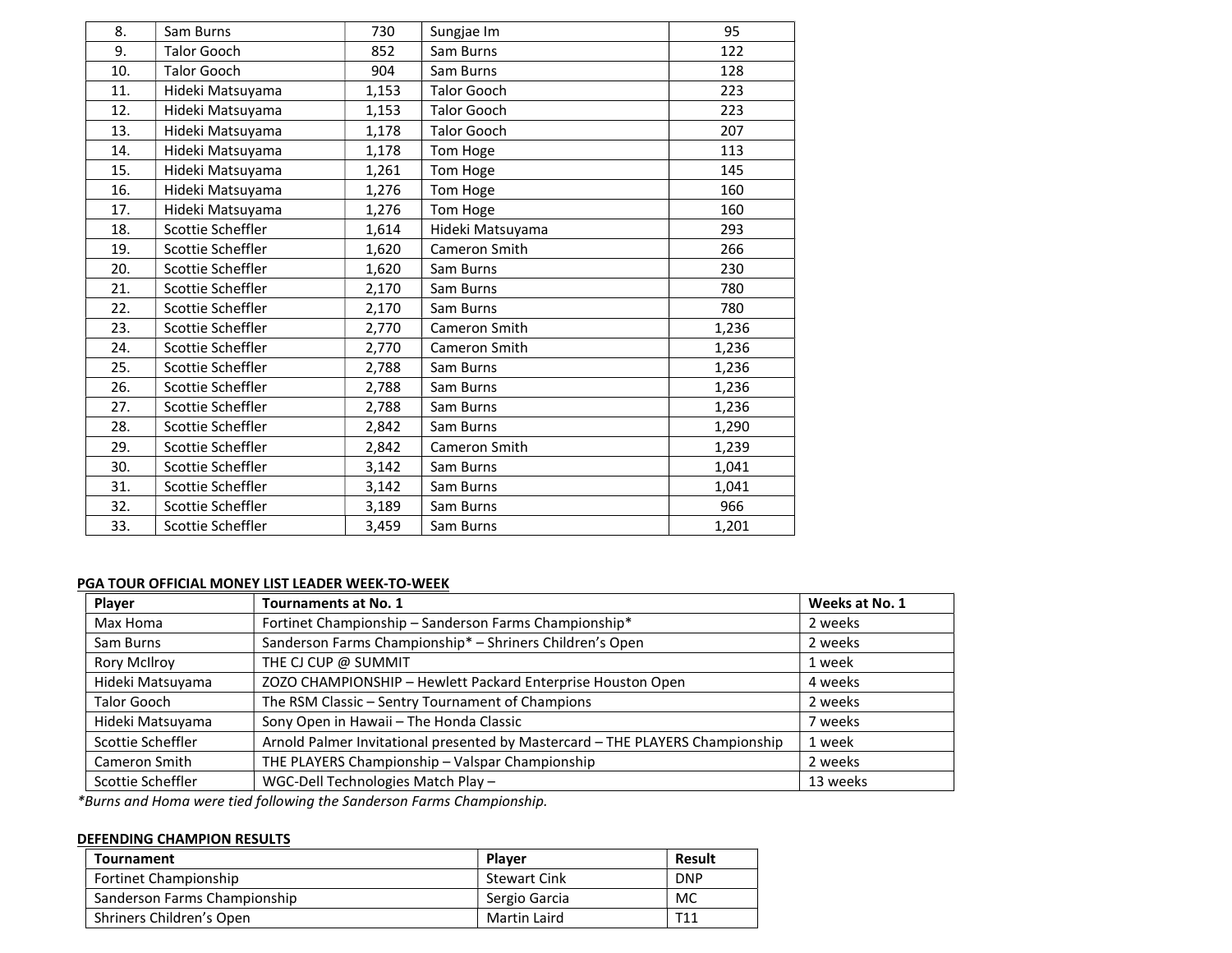| THE CJ CUP @ SUMMIT                                | Jason Kokrak          | <b>T54</b>      |
|----------------------------------------------------|-----------------------|-----------------|
| <b>ZOZO CHAMPIONSHIP</b>                           | Patrick Cantlay       | <b>DNP</b>      |
| Butterfield Bermuda Championship                   | <b>Brian Gay</b>      | T <sub>12</sub> |
| World Wide Technology Championship at Mayakoba     | Viktor Hovland        | Won             |
| Hewlett Packard Enterprise Houston Open            | Carlos Ortiz          | <b>DNP</b>      |
| The RSM Classic                                    | <b>Robert Streb</b>   | <b>MC</b>       |
| Sentry Tournament of Champions                     | Harris English        | T30             |
| Sony Open in Hawaii                                | Kevin Na              | T <sub>20</sub> |
| The American Express                               | Si Woo Kim            | T11             |
| Farmers Insurance Open                             | <b>Patrick Reed</b>   | T46             |
| AT&T Pebble Beach Pro-Am                           | Daniel Berger         | <b>DNP</b>      |
| WM Phoenix Open                                    | Brooks Koepka         | T <sub>3</sub>  |
| The Genesis Invitational                           | Max Homa              | T <sub>10</sub> |
| The Honda Classic                                  | Matt Jones            | <b>MC</b>       |
| Arnold Palmer Invitational presented by Mastercard | Bryson DeChambeau     | <b>DNP</b>      |
| Puerto Rico Open                                   | <b>Branden Grace</b>  | <b>DNP</b>      |
| THE PLAYERS Championship                           | <b>Justin Thomas</b>  | T33             |
| Valspar Championship                               | Sam Burns             | Won             |
| <b>WGC-Dell Technologies Match Play</b>            | <b>Billy Horschel</b> | T <sub>9</sub>  |
| Corales Puntacana Championship                     | Joel Dahmen           | <b>WD</b>       |
| Valero Texas Open                                  | Jordan Spieth         | <b>T35</b>      |
| <b>Masters Tournament</b>                          | Hideki Matsuyama      | T <sub>14</sub> |
| <b>RBC Heritage</b>                                | <b>Stewart Cink</b>   | 68              |
| Zurich Classic of New Orleans                      | Marc Leishman/        | T21             |
|                                                    | Cameron Smith         |                 |
| Mexico Open at Vidanta                             | New event             | $\overline{a}$  |
| Wells Fargo Championship                           | <b>Rory McIlroy</b>   | 5 <sup>th</sup> |
| <b>AT&amp;T Byron Nelson</b>                       | K.H. Lee              | Won             |
| PGA Championship                                   | Phil Mickelson        | <b>DNP</b>      |
| Charles Schwab Challenge                           | Jason Kokrak          | 67              |
| the Memorial Tournament presented by Workday       | Patrick Cantlay       | T <sub>3</sub>  |
| RBC Canadian Open                                  | <b>Rory McIlroy</b>   | Won             |
| U.S. Open                                          | Jon Rahm              | T <sub>12</sub> |

# ROUND BY ROUND LEADERS (score/to par/lead)

| Tournament                   | Round 1         | Round 2          | Round 3          | Round 4    |
|------------------------------|-----------------|------------------|------------------|------------|
| Fortinet Championship        | Chez Reavie     | Maverick McNealy | Jim Knous        | Max Homa   |
|                              | $(65/-7/+1)$    | $(-12/+2)$       | Maverick McNealy | $(-19/+1)$ |
|                              |                 |                  | (-14)            |            |
| Sanderson Farms Championship | Sahith Theegala | Sahith Theegala  | Sahith Theegala  | Sam Burns  |
|                              | $(64/-8/+1)$    | Will Zalatoris   | $(-18/1)$        | $(-22/+1)$ |
|                              |                 | Nick Watney      |                  |            |
|                              |                 | (-13)            |                  |            |
| Shriners Children's Open     | Sung Kang       | Sungjae Im       | Adam Schenk      | Sungjae Im |
|                              | $(61/-10/+2)$   | Chad Ramey       | $(-18/1)$        | $(-24/+4)$ |
|                              |                 | (-14)            |                  |            |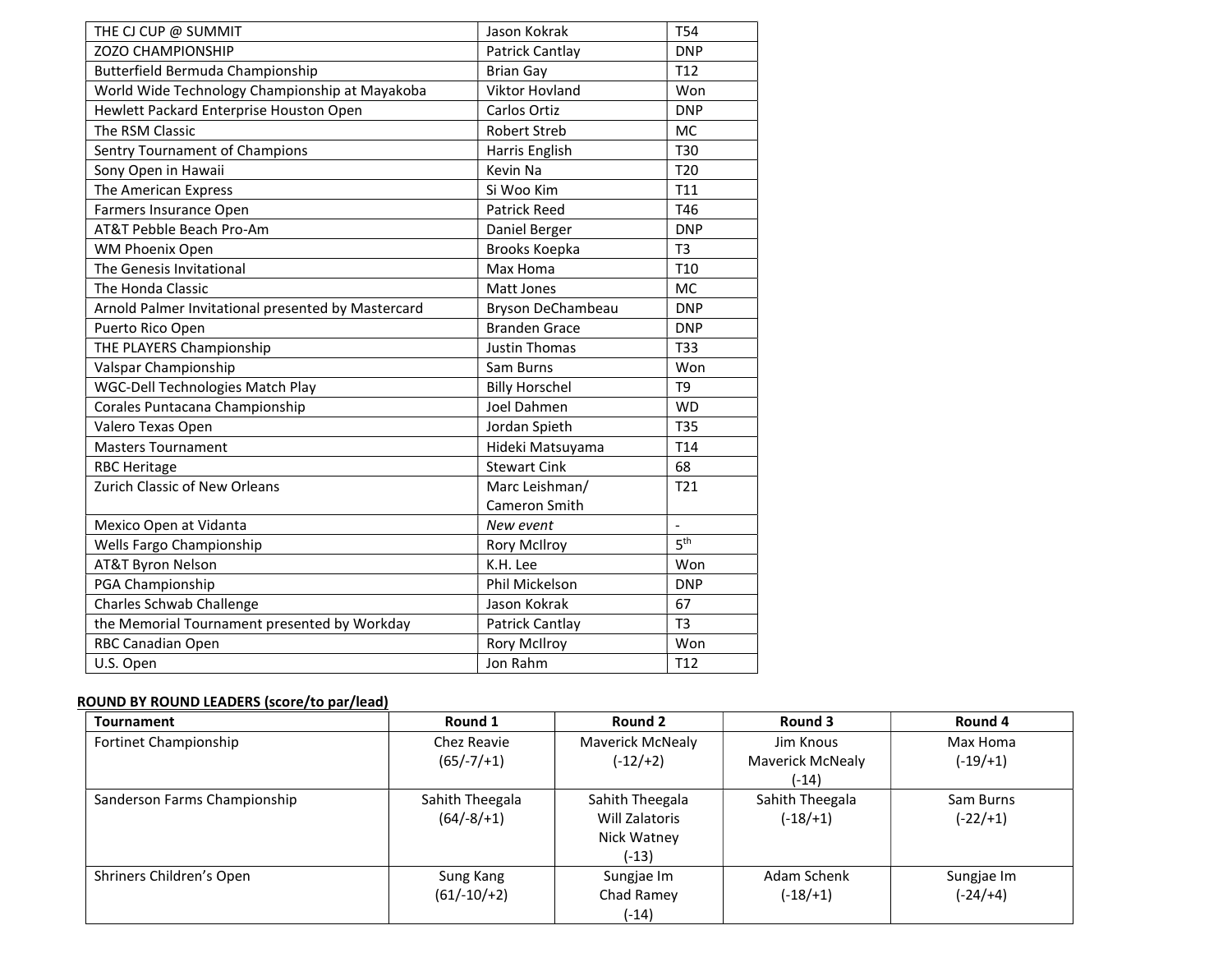| THE CJ CUP @ SUMMIT                     | <b>Robert Streb</b>   | Keith Mitchell         | <b>Rickie Fowler</b>   | <b>Rory McIlroy</b>    |
|-----------------------------------------|-----------------------|------------------------|------------------------|------------------------|
|                                         | $(61/-11/+1)$         | $(-18/ + 5)$           | $(-21/+2)$             | $(-25/ + 1)$           |
| ZOZO CHAMPIONSHIP                       | Hiroshi Iwata         | Hideki Matsuyama       | Hideki Matsuyama       | Hideki Matsuyama       |
|                                         | $(63/-7/+1)$          | $(-8/ + 1)$            | $(-10/+1)$             | $(-15/ + 5)$           |
| Butterfield Bermuda Championship        | <b>Brandon Hagy</b>   | <b>Taylor Pendrith</b> | <b>Taylor Pendrith</b> | Lucas Herbert          |
|                                         | Chad Ramey            | $(-11/+1)$             | $(-17/+3)$             | $(-15/ + 1)$           |
|                                         | $(65/-6)$             |                        |                        |                        |
| World Wide Technology Championship at   | Matthew Wolff         | Matthew Wolff          | Viktor Hovland         | Viktor Hovland         |
| Mayakoba                                | $(61/-10/+2)$         | $(-13/+2)$             | $(-19/+2)$             | $(-23/+4)$             |
| Hewlett Packard Enterprise Houston Open | <b>Russell Henley</b> | <b>Martin Trainer</b>  | Scottie Scheffler      | Jason Kokrak           |
|                                         | <b>Talor Gooch</b>    | $(-10/+1)$             | $(-7/ + 1)$            | $(-10/+2)$             |
|                                         | Marc Leishman         |                        |                        |                        |
|                                         | Luke List             |                        |                        |                        |
|                                         | <b>Martin Trainer</b> |                        |                        |                        |
|                                         | $(67/-5)$             |                        |                        |                        |
| The RSM Classic                         | Sebastian Munoz       | <b>Talor Gooch</b>     | <b>Talor Gooch</b>     | <b>Talor Gooch</b>     |
|                                         | $(60/-10/+1)$         | $(-13/+1)$             | $(-16/ + 3)$           | $(-22/+3)$             |
| Sentry Tournament of Champions          | Cameron Smith         | Cameron Smith          | Cameron Smith          | Cameron Smith          |
|                                         | $(65/-8/+1)$          | $(-17/ + 3)$           | Jon Rahm               | $(-34/ + 1)$           |
|                                         |                       |                        | $(-26)$                |                        |
| Sony Open in Hawaii                     | Kevin Na              | <b>Russell Henley</b>  | <b>Russell Henley</b>  | Hideki Matsuyama       |
|                                         | $(61/-9/+1)$          | $(-15/ + 3)$           | $(-18/ + 2)$           | (-23/playoff)          |
| The American Express                    | Patrick Cantlay       | Patrick Cantlay        | Lee Hodges             | <b>Hudson Swafford</b> |
|                                         | Lee Hodges            | $(-14/+1)$             | Paul Barjon            | $(-23/+2)$             |
|                                         | $(62/-10)$            |                        | $(-18)$                |                        |
| Farmers Insurance Open                  | <b>Billy Horschel</b> | Adam Schenk            | Will Zalatoris         | Luke List              |
|                                         | $(63/-9/+1)$          | Jon Rahm               | Jason Day              | (-15/playoff)          |
|                                         |                       | <b>Justin Thomas</b>   | $(-14)$                |                        |
|                                         |                       | $(-13)$                |                        |                        |
| AT&T Pebble Beach Pro-Am                | Tom Hoge              | Seamus Power           | Andrew Putnam          | Tom Hoge               |
|                                         | $(63/-9/+1/PB)$       | $(-16/+5/SH/PB)$       | Tom Hoge               | $(-19/ + 2)$           |
|                                         |                       |                        | <b>Beau Hossler</b>    |                        |
|                                         |                       |                        | $(-15)$                |                        |
| WM Phoenix Open                         | K.H. Lee              | Sahith Theegala        | Sahith Theegala        | Scottie Scheffler      |
|                                         | $(65/-6/+1)$          | $(-12/+2)$             | $(-14/+1)$             | (-16/playoff)          |
| The Genesis Invitational                | Joaquin Niemann       | Joaquin Niemann        | Joaquin Niemann        | Joaquin Niemann        |
|                                         | $(63/-8/+1)$          | $(-16/ + 2)$           | $(-19/ + 3)$           | (-19/+2)               |
| The Honda Classic                       | Kurt Kitayama         | Daniel Berger          | Daniel Berger          | Sepp Straka            |
|                                         | $(64/-6/+1)$          | $(-10/+3)$             | $(-11/+5)$             | $(-10/+1)$             |
| Arnold Palmer Invitational presented by | Rory McIlroy          | Viktor Hovland         | <b>Billy Horschel</b>  | Scottie Scheffler      |
| Mastercard                              | $(65/-7/+2)$          | $(-9/+2)$              | <b>Talor Gooch</b>     | $(-5/ + 1)$            |
|                                         |                       |                        | $(-7)$                 |                        |
| Puerto Rico Open                        | Michael Kim           | Ryan Brehm             | Ryan Brehm             | Ryan Brehm             |
|                                         | Chase Seiffert        | $(-11/+1)$             | $(-15/+3)$             | $(-20/+6)$             |
|                                         | $(65/-7)$             |                        |                        |                        |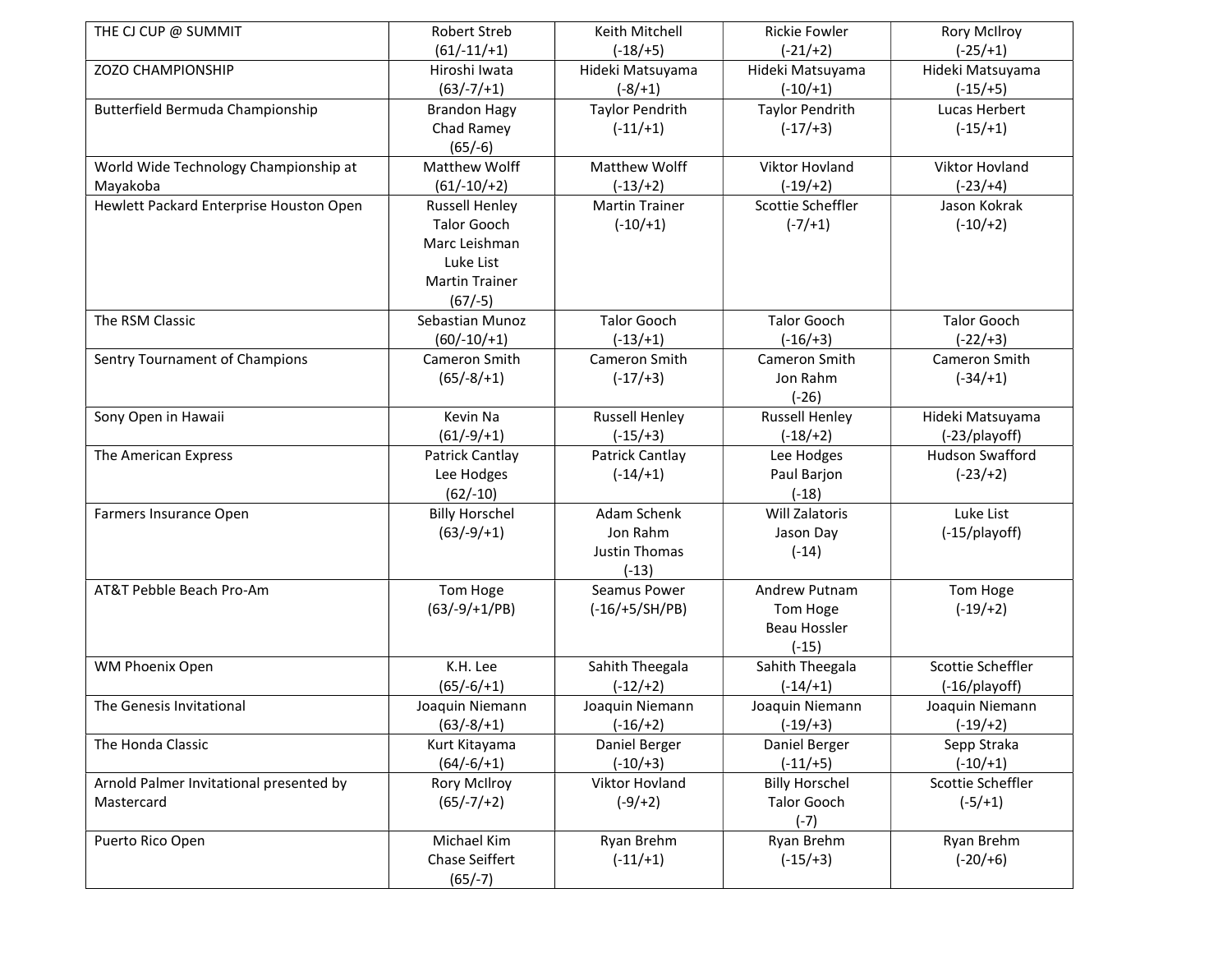| THE PLAYERS Championship       | Tommy Fleetwood      | Sam Burns              | Anirban Lahiri         | Cameron Smith     |
|--------------------------------|----------------------|------------------------|------------------------|-------------------|
|                                | Tom Hoge             | Tom Hoge               | $(-9/+1)$              | $(-13/+1)$        |
|                                | $(66/-6)$            | $(-7)$                 |                        |                   |
| Valspar Championship           | Jhonattan Vegas      | Matthew NeSmith        | Davis Riley            | Sam Burns         |
|                                | Sam Burns            | $(-14/ + 2)$           | $(-18/ + 2)$           | (-17/playoff)     |
|                                | Adam Hadwin          |                        |                        |                   |
|                                | David Lipsky         |                        |                        |                   |
|                                | $(64/-7)$            |                        |                        |                   |
| Corales Puntacana Championship | <b>Ben Martin</b>    | <b>Ben Martin</b>      | <b>Ben Martin</b>      | Chad Ramey        |
|                                | $(66/-6/+1)$         | $(-12/+2)$             | $(-14/+2)$             | $(-17/ + 1)$      |
| Valero Texas Open              | <b>Russell Knox</b>  | Ryan Palmer            | Dylan Frittelli        | J.J. Spaun        |
|                                | $(65/-7/+1)$         | $(-10/+2)$             | <b>Beau Hossler</b>    | $(-13/+2)$        |
|                                |                      |                        | <b>Brandt Snedeker</b> |                   |
|                                |                      |                        | J.J. Spaun             |                   |
|                                |                      |                        | $(-10)$                |                   |
| <b>Masters Tournament</b>      | Sungjae Im           | Scottie Scheffler      | Scottie Scheffler      | Scottie Scheffler |
|                                | $(67/-5/+1)$         | $(-8/+5)$              | $(-9/+3)$              | $(-10/+3)$        |
| <b>RBC Heritage</b>            | Cameron Young        | Patrick Cantlay        | Harold Varner III      | Jordan Spieth     |
|                                | $(63/-8/+2)$         | $(-9/+2)$              | $(-11/+1)$             | (-13/playoff)     |
| Zurich Classic of New Orleans  | Patrick Cantlay/     | Patrick Cantlay/       | Patrick Cantlay/       | Patrick Cantlay/  |
|                                | Xander Schauffele    | Xander Schauffele      | Xander Schauffele      | Xander Schauffele |
|                                | $(59/-13/+1)$        | $(-17/ + 1)$           | $(-29/+5)$             | $(-29/+2)$        |
| Mexico Open at Vidanta         | Jonathan Byrd        | Jon Rahm               | Jon Rahm               | Jon Rahm          |
|                                | Jon Rahm             | $(-12/+2)$             | $(-15/ + 2)$           | $(-17/ + 1)$      |
|                                | <b>Brendon Todd</b>  |                        |                        |                   |
|                                | <b>Trey Mullinax</b> |                        |                        |                   |
|                                | <b>Bryson Nimmer</b> |                        |                        |                   |
|                                | Kurt Kitayama        |                        |                        |                   |
|                                | $(64/-7)$            |                        |                        |                   |
| Wells Fargo Championship       | Jason Day            | Jason Day              | Keegan Bradley         | Max Homa          |
|                                | $(63/-7/+1)$         | $(-10/+3)$             | $(-8/ + 2)$            | $(-8/ + 2)$       |
| <b>AT&amp;T Byron Nelson</b>   | Sebastian Munoz      | Ryan Palmer            | Sebastian Munoz        | K.H. Lee          |
|                                | $(60/-12/+4)$        | David Skinns           | $(-21/+1)$             | $(-26/ + 1)$      |
|                                |                      | Sebastian Munoz        |                        |                   |
|                                |                      | $(-15)$                |                        |                   |
| PGA Championship               | <b>Rory McIlroy</b>  | <b>Will Zalatoris</b>  | Mito Pereira           | Justin Thomas     |
|                                | $(65/-5/+1)$         | $(-9/ + 1)$            | $(-9/+3)$              | (-5/playoff)      |
| Charles Schwab Challenge       | Patrick Reed         | <b>Scott Stallings</b> | Scottie Scheffler      | Sam Burns         |
|                                | Webb Simpson         | <b>Beau Hossler</b>    | $(-11/+2)$             | (-9/playoff)      |
|                                | Scottie Scheffler    | Scottie Scheffler      |                        |                   |
|                                | Harold Varner III    | $(-9)$                 |                        |                   |
|                                | Chris Kirk           |                        |                        |                   |
|                                | Nick Taylor          |                        |                        |                   |
|                                | Cam Davis            |                        |                        |                   |
|                                | Beau Hossler         |                        |                        |                   |
|                                | $(66/-4)$            |                        |                        |                   |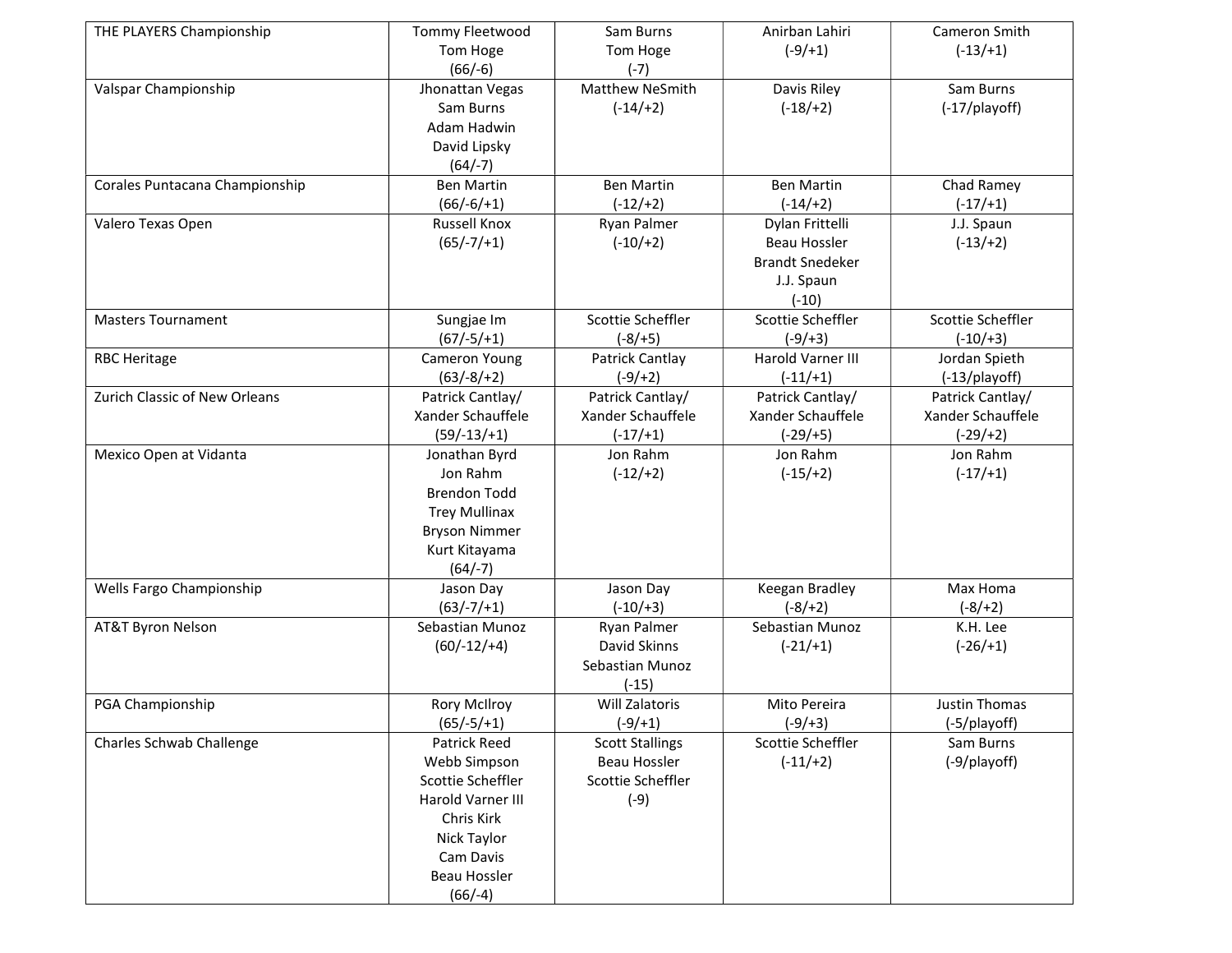| the Memorial Tournament presented by<br>Workday | Cameron Young<br>Luke List                                                | Cameron Smith<br>$(-8/1)$                | <b>Billy Horschel</b><br>$(-13/+5)$          | <b>Billy Horschel</b><br>$(-13/+4)$ |
|-------------------------------------------------|---------------------------------------------------------------------------|------------------------------------------|----------------------------------------------|-------------------------------------|
|                                                 | Cameron Smith<br>K.H. Lee<br>Mackenzie Hughes<br>Davis Riley<br>$(67/-5)$ |                                          |                                              |                                     |
| RBC Canadian Open                               | Wyndham Clark<br>$(63/-7/+1)$                                             | Wyndham Clark<br>$(-7/1)$                | <b>Tony Finau</b><br>Rory McIlroy<br>$(-11)$ | Rory McIlroy<br>$(-19/+2)$          |
| U.S. Open                                       | Adam Hadwin<br>$(66/-4/+1)$                                               | Joel Dahmen<br>Collin Morikawa<br>$(-5)$ | Matt Fitzpatrick<br>Will Zalatoris<br>(-4)   | Matt Fitzpatrick<br>$(-6/ + 1)$     |

## First-round leaders/co-leaders who have gone on to win (5/33 stroke-play events):

Cameron Smith (Sentry Tournament of Champions) Tom Hoge (AT&T Pebble Beach Pro-Am)

Joaquin Niemann (The Genesis Invitational)

Sam Burns (Valspar Championship)

\*Patrick Cantlay/Xander Schauffele (Zurich Classic of New Orleans/team event)

Jon Rahm (Mexico Open at Vidanta)

### Second-round leaders/co-leaders who have gone on to win (8/33 stroke-play events):

Sungjae Im (Shriners Children's Open) Hideki Matsuyama (ZOZO CHAMPIONSHIP) Talor Gooch (The RSM Classic) Cameron Smith (Sentry Tournament of Champions) Joaquin Niemann (The Genesis Invitational) Ryan Brehm (Puerto Rico Open) Scottie Scheffler (Masters Tournament) \*Patrick Cantlay/Xander Schauffele (Zurich Classic of New Orleans/team event) Jon Rahm (Mexico Open at Vidanta)

### Third-round leaders/co-leaders who have gone on to win (13/33 stroke-play events):

Hideki Matsuyama (ZOZO CHAMPIONSHIP) Viktor Hovland (World Wide Technology Championship at Mayakoba) Talor Gooch (The RSM Classic) Cameron Smith (Sentry Tournament of Champions) Tom Hoge (AT&T Pebble Beach Pro-Am) Joaquin Niemann (The Genesis Invitational) Ryan Brehm (Puerto Rico Open) J.J. Spaun (Valero Texas Open) Scottie Scheffler (Masters Tournament) \*Patrick Cantlay/Xander Schauffele (Zurich Classic of New Orleans/team event) Jon Rahm (Mexico Open at Vidanta) Billy Horschel (the Memorial Tournament presented by Workday) Rory McIlroy (RBC Canadian Open)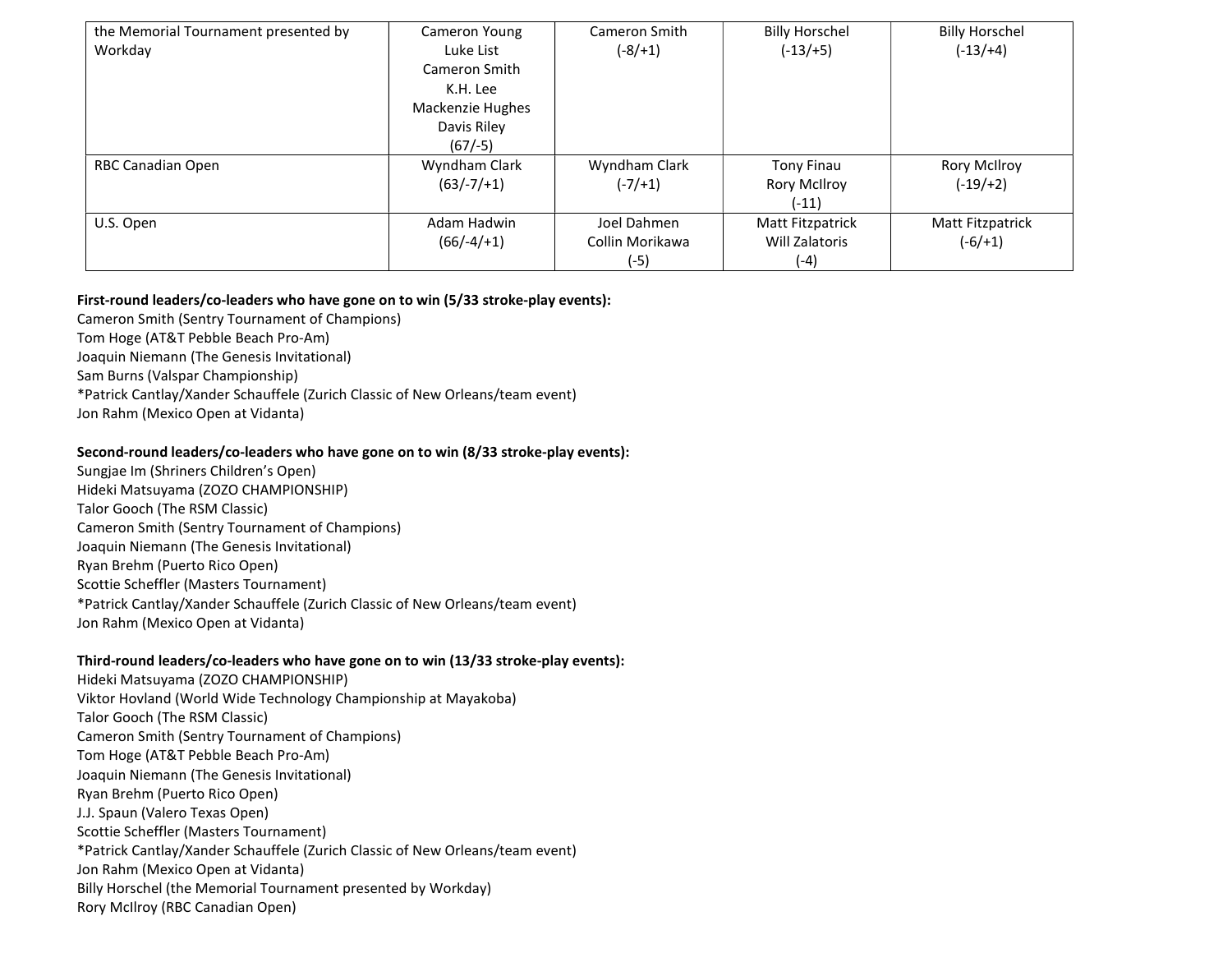### WINNER'S SCORES

| <b>Tournament</b>                                  | Champion                | <b>Scores</b>                   | <b>Margin</b> |
|----------------------------------------------------|-------------------------|---------------------------------|---------------|
| <b>Fortinet Championship</b>                       | Max Homa                | $67 - 72 - 65 - 65 - 269$ (-19) | 1 stroke      |
| Sanderson Farms Championship                       | Sam Burns               | $68-66-65-67-266$ (-22)         | 1 stroke      |
| Shriners Children's Open                           | Sungjae Im              | $63 - 65 - 70 - 62 - 260$ (-24) | 4 strokes     |
| THE CJ CUP @ SUMMIT                                | <b>Rory McIlroy</b>     | 68-67-62-66-263 (-25)           | 1 stroke      |
| <b>ZOZO CHAMPIONSHIP</b>                           | Hideki Matsuyama        | $64 - 68 - 68 - 65 - 265$ (-15) | 5 strokes     |
| Butterfield Bermuda Championship                   | Lucas Herbert           | 70-65-65-69-269 (-15)           | 1 stroke      |
| World Wide Technology Championship at Mayakoba     | Viktor Hovland          | $67 - 65 - 62 - 67 - 261$ (-23) | 4 strokes     |
| Hewlett Packard Enterprise Houston Open            | Jason Kokrak            | 68-71-66-65-270 (-10)           | 2 strokes     |
| The RSM Classic                                    | <b>Talor Gooch</b>      | $64 - 65 - 67 - 64 - 260$ (-22) | 3 strokes     |
| Sentry Tournament of Champions                     | Cameron Smith           | $65 - 64 - 64 - 65 - 258$ (-34) | 1 stroke      |
| Sony Open in Hawaii                                | Hideki Matsuyama (2)    | $66 - 65 - 63 - 63 - 257$ (-23) | Playoff       |
| The American Express                               | <b>Hudson Swafford</b>  | $70 - 65 - 66 - 64 - 265$ (-23) | 2 strokes     |
| Farmers Insurance Open                             | Luke List               | 67-68-72-66-273 (-15)           | Playoff       |
| AT&T Pebble Beach Pro-Am                           | Tom Hoge                | 63-69-68-68-268 (-19)           | 2 strokes     |
| WM Phoenix Open                                    | Scottie Scheffler       | 68-71-62-67-268 (-16)           | Playoff       |
| The Genesis Invitational                           | Joaquin Niemann         | $63-63-68-71-265$ (-19)         | 2 strokes     |
| The Honda Classic                                  | Sepp Straka             | 71-64-69-66-270 (-10)           | 1 stroke      |
| Arnold Palmer Invitational presented by Mastercard | Scottie Scheffler (2)   | $70 - 73 - 68 - 72 - 283$ (-5)  | 1 stroke      |
| Puerto Rico Open                                   | Ryan Brehm              | 66-67-68-67-268 (-20)           | 6 strokes     |
| THE PLAYERS Championship                           | Cameron Smith (2)       | 69-71-69-66-275 (-13)           | 1 stroke      |
| Valspar Championship                               | Sam Burns (2)           | 64-67-67-69-267 (-17)           | Playoff       |
| WGC-Dell Technologies Match Play                   | Scottie Scheffler (3)   | N/A                             | N/A           |
| Corales Puntacana Championship                     | Chad Ramey              | 70-65-69-67-271 (-17)           | 1 stroke      |
| Valero Texas Open                                  | J.J. Spaun              | $67 - 70 - 69 - 69 - 275$ (-13) | 2 strokes     |
| <b>Masters Tournament</b>                          | Scottie Scheffler (4)   | 69-67-71-71-278 (-10)           | 3 strokes     |
| <b>RBC Heritage</b>                                | Jordan Spieth           | 69-68-68-66-271 (-13)           | Playoff       |
| Zurich Classic of New Orleans                      | Patrick Cantlay/        | 59-68-60-72-259 (-29)           | 2 strokes     |
|                                                    | Xander Schauffele       |                                 |               |
| Mexico Open at Vidanta                             | Jon Rahm                | $64-66-68-69-267$ (-17)         | 1 stroke      |
| Wells Fargo Championship                           | Max Homa (2)            | $67-66-71-68-272$ (-8)          | 2 strokes     |
| <b>AT&amp;T Byron Nelson</b>                       | K.H. Lee                | $64 - 68 - 67 - 63 - 262$ (-26) | 1 stroke      |
| PGA Championship                                   | Justin Thomas           | $67 - 67 - 74 - 67 - 275$ (-5)  | Playoff       |
| Charles Schwab Challenge                           | Sam Burns (3)           | $71-68-67-65-271(-9)$           | Playoff       |
| the Memorial Tournament presented by Workday       | <b>Billy Horschel</b>   | $70 - 68 - 65 - 72 - 275$ (-13) | 4 strokes     |
| RBC Canadian Open                                  | <b>Rory McIlroy</b>     | $66 - 68 - 65 - 62 - 261$ (-19) | 2 strokes     |
| U.S. Open                                          | <b>Matt Fitzpatrick</b> | $68 - 70 - 68 - 68 - 274$ (-6)  | 1 stroke      |

# PLAYOFFS (7)

Sony Open in Hawaii – Hideki Matsuyama defeated Russell Henley with an eagle-3 on the first playoff hole (No. 18) Farmers Insurance Open – Luke List defeated Will Zalatoris with a birdie-4 on the first playoff hole (No. 18) WM Phoenix Open – Scottie Scheffler defeated Patrick Cantlay with a birdie-3 on the third playoff hole (No. 18) Valspar Championship – Sam Burns defeated Davis Riley with a birdie-3 on the second playoff hole (No. 16)